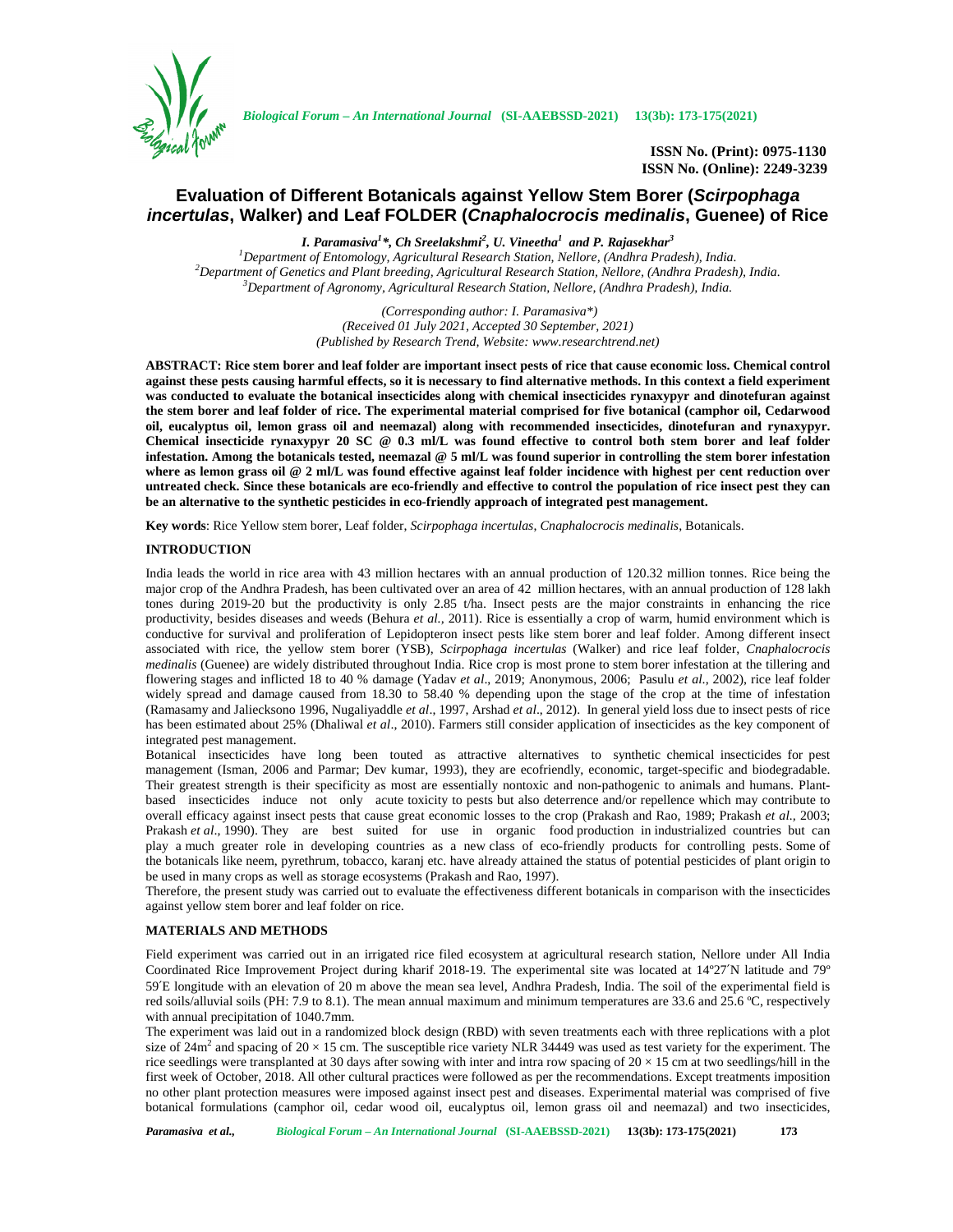dinotefuran (token) and rynaxypyr (coragen) against stem borer and leaf folder of rice. An untreated control plot was also included in each replication for the comparative evaluation of the efficacy of five botanicals. The treatments were imposed with knapsack sprayer when the pest incidence was about to reach ETL.

Observations on stem borer infestation was recorded in terms of dead heart counts on 20 random hills per plot by counting the total number of tillers and number of dead hearts at on day before and 15 days after imposition of treatments. The leaf damage by the leaf folder was assessed by counting the total number of leaves and number of leaf folder damaged leaves on 20 random hills per plot at one day before and 7 days after imposition of treatments by leaving the border lines form sides. The per cent dead heart incidence and the per cent leaf folder damage was computed as follows.

Per cent stem borer incidence  $=$   $\frac{\text{Number of dead hearts/hill}}{\text{Total number of tilers/hill}} \times 100$ Per cent leaf folder damage  $=$   $\frac{\text{Number of damaged leaves/hill}}{\text{Lengthed}} \times 100$ 

Total number of leaves/hill

The crop was harvested when 90% of the grain matured in all the treatments. The grain yield of each plot were recorded separately by leaving the border rows and computed to kg per hectare.

Statistical analysis: The mean values of data collected were subjected to analysis of variance (ANOVA) using SPSS 13.0 and treatment means were separated by least significant difference test (LSD) at 5 % level of probability.

# **RESULTS AND DISCUSSION**

Stem borer incidence. All the insecticidal treatments including botanicals were found effective to suppress the stem borer infestation with significant difference over the control plot. Chemical insecticide rynaxypyr 20Sc @0.3 ml/L was found to be most effective with significant lowest per cent dead hearts (4.78 %) at 15 days after spraying, which was followed by the dinotefuran @ 0.5g/L (7.57% DH).

Among the botanicals cedarwood oil @2.0 ml/L was found most effective in reducing the dead hearts incidence with 10.85% dead hearts and it was on par with the neemazal @ 5ml/L (10.67 %) and camphor oil @2.0 ml/L (10.07%) with lower dead heart incidence. Present findings were in accordance with the earlier studies of Chakraborthy (2011) and Nigam *et al*., (2010) who reported that neem based formulations were found effective in reducing the stem borer and leaf folder incidence. Islam *et al*., 2013 reported that karanj extract and tobacco extract produced statistically similar results as with acephate 75 SP in reducing the dead heart incidence.

|         |                     |                            | Per cent dead heart incidence |                                  |                          |  |  |
|---------|---------------------|----------------------------|-------------------------------|----------------------------------|--------------------------|--|--|
| Sr. No. | Trade name          | g or $ml/L$<br>spray fluid | Pre-treat                     | Post-treat<br>$(15 \text{ DAI})$ | % reduction over control |  |  |
|         | Camphor oil         | $2.0$ ml                   | 14.13                         | 10.07 <sup>c</sup>               | 16.68                    |  |  |
| 2.      | Cedarwood oil       | $2.0$ ml                   | 14.51                         | $10.85^{\circ}$                  | 12.52                    |  |  |
| 3.      | Eucalyptus oil      | $2.0$ ml                   | 16.68                         | 12.80 <sup>d</sup>               | 10.25                    |  |  |
| 4.      | Lemon grass oil     | $2.0$ ml                   | 17.71                         | 13.80 <sup>d</sup>               | 8.89                     |  |  |
| 5.      | Neemazal            | 5.0 ml                     | 16.61                         | $10.67^{\circ}$                  | 24.89                    |  |  |
| 6.      | Token (Dinotefuran) | $0.50$ g                   | 17.02                         | 7.57 <sup>b</sup>                | 48.02                    |  |  |
| 7.      | Coragen (Rynaxypyr) | $0.3$ ml                   | 13.74                         | 4.78 <sup>a</sup>                | 59.31                    |  |  |
| 8.      | Untreated control   | __                         | 17.34                         | 14.83 <sup>e</sup>               | 0.00                     |  |  |
|         | Sig                 |                            | NS.                           | **                               |                          |  |  |
|         | P-value             |                            | 0.830                         | 0.000                            |                          |  |  |

**Table 1: Efficacy of botanicals against stem borer incidence of rice.**

The botanicals lemon grace oil  $@$  2 ml/L and eucalyptus oil  $@$  2.0 ml/L were found least effective among the tested botanicals against yellow stem borer with 13.8 and 12.8 per cent dead heart incidence whereas in control 14.83 per cent dead heart incidence was recorded.

**Per cent reduction in stem borer incidence over control.** The per cent dead heart incidence was significantly influenced by the application of botanical extracts and insecticides at 15 days after spraying. The maximum reduction in dead heart incidence (59.3%) was observed with rynaxypyr @0.3 ml/L which was followed by dinotefuran @ 0.5 g/L with 48.02 % reduction in dead heart incidence over untreated check. The reduction in dead heart incidence over control with neemazal @ 5 ml/L (24.89%) is comparable with the insecticides. Saljoqi *et al.,* 2002 and Panda et al., 2004 also reported 15.59 % reduction in dead heart incidence with neem extract. Mayabini-Jena, 2004 found that effect of neem extract in reducing the dead heart incidence was statistically similar with Fipronil.

Camphor oil and cidar wood oil also significantly reduced dead heart incidence (16.68 & 12.52 per cent, respectively) over untreated check. Eucalyptus oil and lemon grass oil were found least effective against stem borer with 10.25 and 8.89 per cent reduction in dead heart incidence over control. Islam et al., 2013 also found that neem extracts reduced dead hearts and white ears by 38.38 and 58.08 Per cent, respectively.

Leaf folder incidence. The per cent leaf folder incidence under different treatments ranged from 13.9 to 23.4 at 7 days after imposition of treatments. Lowest per cent leaf folder incidence (13.9 %) was recorded from rynaxypyr 20 SC @ 0.3 ml/L which was on par with neemazal @ 5ml/L with 15.5 per cent leaf folder incidence and dinotefuran @0.5 g/L with 17.1 % leaf folder incidence.

Among the botanicals after neemazal, eucalyptus oil @ 2ml/L and camphor oil @ 2 ml/L were effective in reducing the leaf folder damage with 19.5 and 19.6 per cent incidence. Lemon grass oil @ 2 ml/L and cedarwood oil @2 ml/L were least effective against rice leaf folder with 23.4 % and 22.3 % leaf folder incidence, respectively. Where as in control plot 20.2 % leaf folder incidence was recorded. Kumudsingh, (2018) reported that neemazal @ 1000 ml/ha was found most effective to control the incidence of yellow stem borer and leaf folder followed by multineem @ 2500 ml/ha. Seed oil extracted from custard apple reduced infestation of rice leaf folder (Narasimhan and Mariappam, 1988). Neem cake (de-oiled) amendment in the soil @ 150kg/ha and neem oil spray at 10 days intervals were found to check the infestation of rice leaf folder (Krishnaiah and Kalode, 1990).